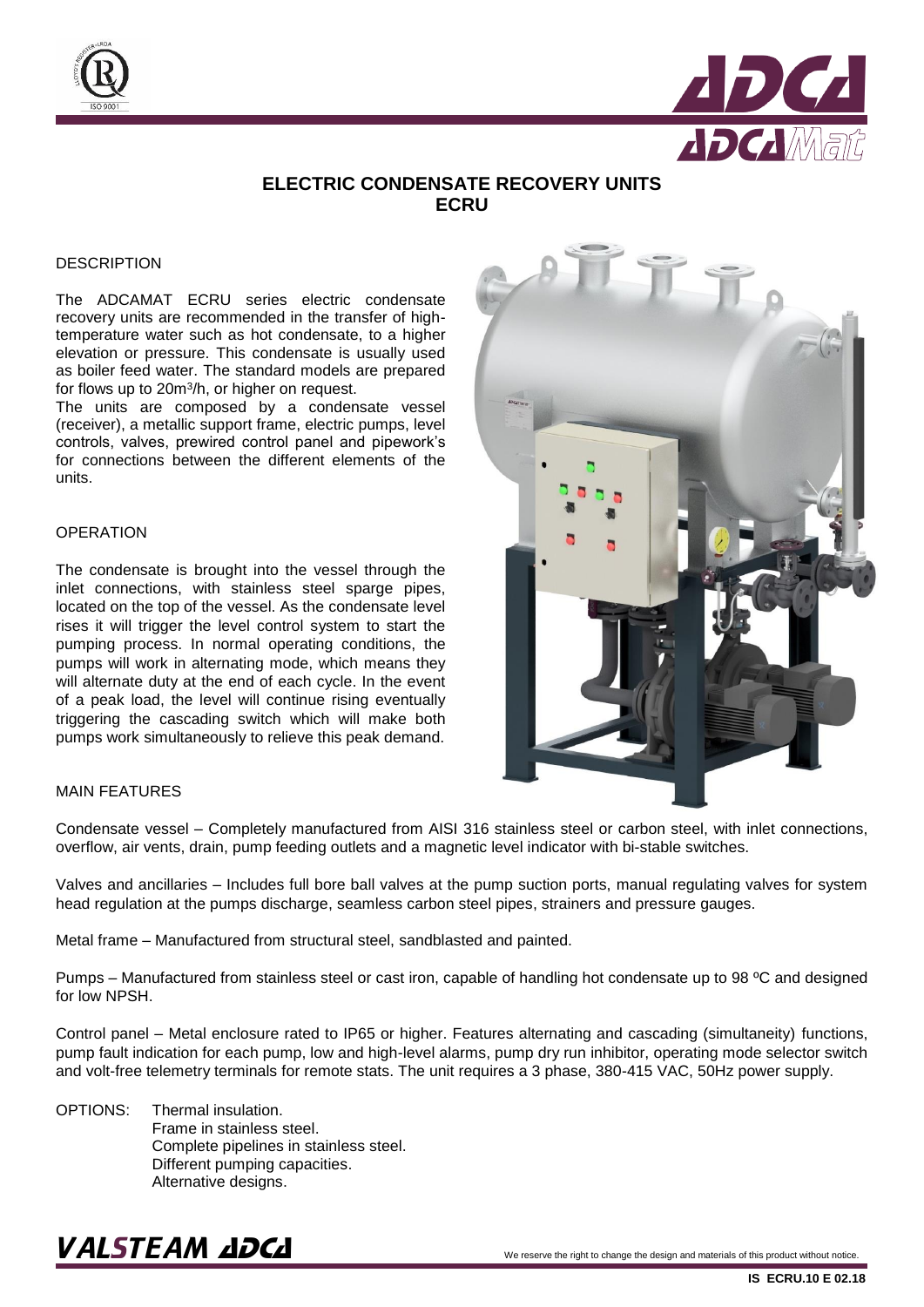



### **CERTIFICATION**

The ADCAMAT ECRU is designed to operate exclusively at atmospheric pressure and therefore is outside the scope of the European Pressure Equipment Directive. It complies with the European Machinery Directive and therefore carries the CE mark.

When supplied with an integrated control panel the compliance with the Low Voltage Directive and the Electromagnetic Compatibility Devices Directive is also ensured.

A declaration of conformity is delivered with the equipment according with the relevant Directives in use.







| <b>CONNECTIONS SIZE</b> |             |              |              |              |  |  |  |  |  |
|-------------------------|-------------|--------------|--------------|--------------|--|--|--|--|--|
| Model                   | d1          | d2           | d3           | d4           |  |  |  |  |  |
| EC255                   | DN50        | <b>DN50</b>  | <b>DN80</b>  | <b>DN50</b>  |  |  |  |  |  |
| <b>EC600</b>            | <b>DN65</b> |              | <b>DN100</b> | <b>DN65</b>  |  |  |  |  |  |
| <b>EC850</b>            | DN100       | <b>DN100</b> | <b>DN100</b> | <b>DN100</b> |  |  |  |  |  |

| <b>DIMENSIONS (mm)</b> |     |      |      |     |     |     |      |     |        |     |          |      |     |     |     |
|------------------------|-----|------|------|-----|-----|-----|------|-----|--------|-----|----------|------|-----|-----|-----|
| <b>Model</b>           | А   | B    | C    | D   | Е   |     | G    | н   |        | J   | <b>.</b> | M    | N   | O   | Р   |
| <b>EC255</b>           | 450 | 1645 | 1236 | 423 | 300 | 300 | 680  | 430 | 1577.5 | 500 | 780      | 827  | 577 | 250 | 500 |
| <b>EC600</b>           | 725 | 1945 | 1354 | 467 | 300 | 300 | 750  | 730 | 1660,5 | 800 | 850      | 1200 | 727 | 473 | 500 |
| <b>EC850</b>           | 700 | 1945 | 1854 | 617 | 400 | 400 | 1000 | 730 | 2160.5 | 800 | 110      | 1200 | 727 | 473 | 500 |

## $\bm{VALSTEAM}$  and  $\bm{DCL}$  we reserve the right to change the design and materials of this product without notice.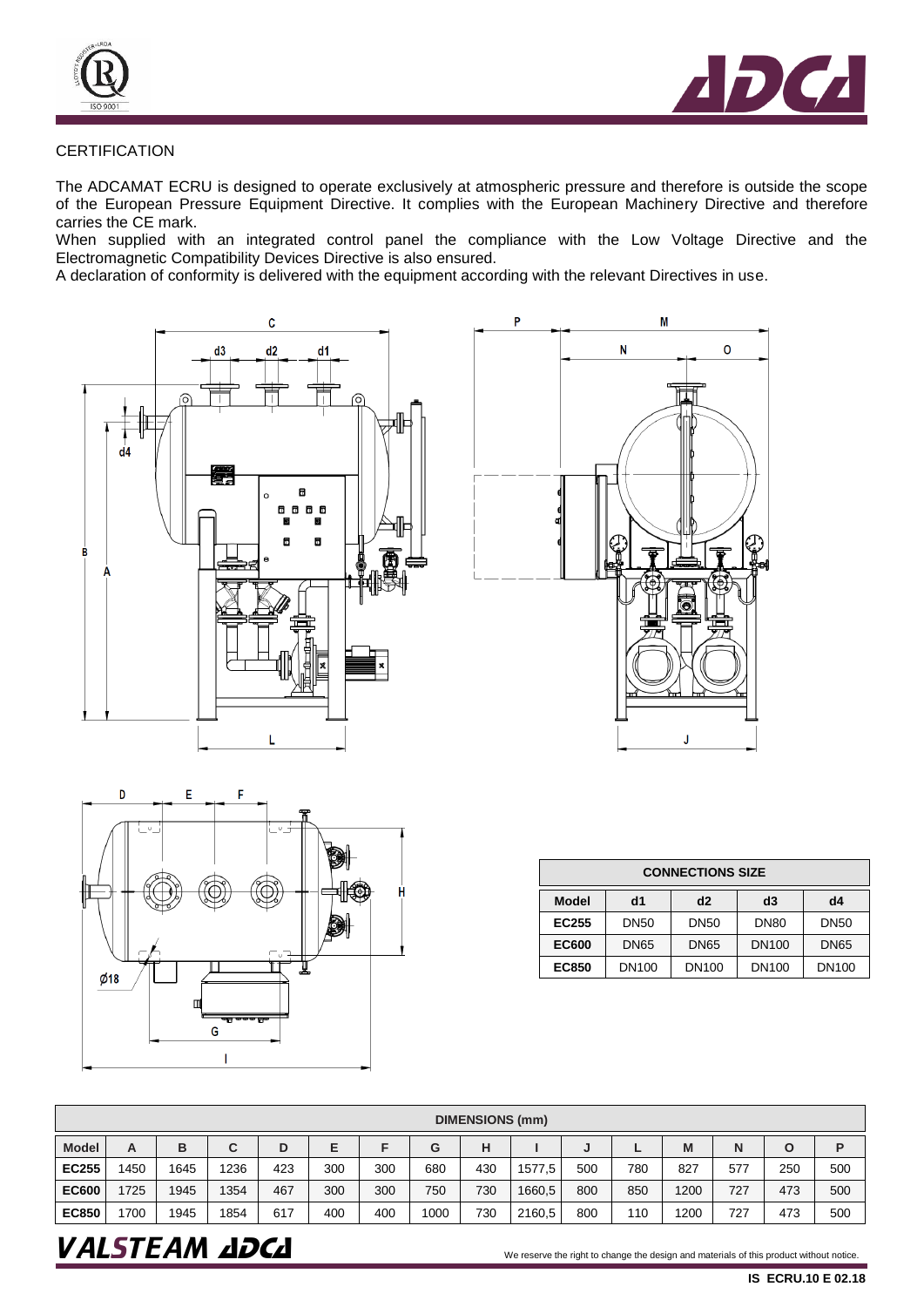

| <b>MATERIALS</b> |                          |                                      |  |  |  |  |  |  |  |
|------------------|--------------------------|--------------------------------------|--|--|--|--|--|--|--|
| POS. Nº          | <b>DESIGNATION</b>       | <b>MATERIAL*</b>                     |  |  |  |  |  |  |  |
| 1                | Metal frame              | S235JR / 1.0038<br>AISI304 / 1.4301  |  |  |  |  |  |  |  |
| $\mathbf{2}$     | Vessel                   | AISI 316 / 1.4401<br>P235GH / 1.0325 |  |  |  |  |  |  |  |
| 3                | <b>Ball valve</b>        | ADCA M3I / MWS1                      |  |  |  |  |  |  |  |
| 4                | <b>Strainer</b>          | ADCA IS16F                           |  |  |  |  |  |  |  |
| 5                | Electric pump            |                                      |  |  |  |  |  |  |  |
| 6                | Check valves             | ADCA RD40                            |  |  |  |  |  |  |  |
| 7                | Pressure gauge           | ADCA MAN100                          |  |  |  |  |  |  |  |
| 8                | Siphon                   | <b>ADCA GSU</b>                      |  |  |  |  |  |  |  |
| 9                | Gauge cock               | ADCA GC400                           |  |  |  |  |  |  |  |
| 10               | Globe manual reg. valve  | ADCA VF20                            |  |  |  |  |  |  |  |
| 11               | Magnetic level indicator | <b>ADCA MLI</b>                      |  |  |  |  |  |  |  |
| 12               | Indicator                | <b>ADCA MLI</b>                      |  |  |  |  |  |  |  |
| 13               | Level switch             | <b>ADCA MS</b>                       |  |  |  |  |  |  |  |
| 14               | Control panel            |                                      |  |  |  |  |  |  |  |
| 15               | Thermal insulation       | Rock-wool / Aluminium                |  |  |  |  |  |  |  |

\*References shown are indicative and can be changed without notice.









## $\bm{VALSTEAM}$  and  $\bm{VALSTEAM}$